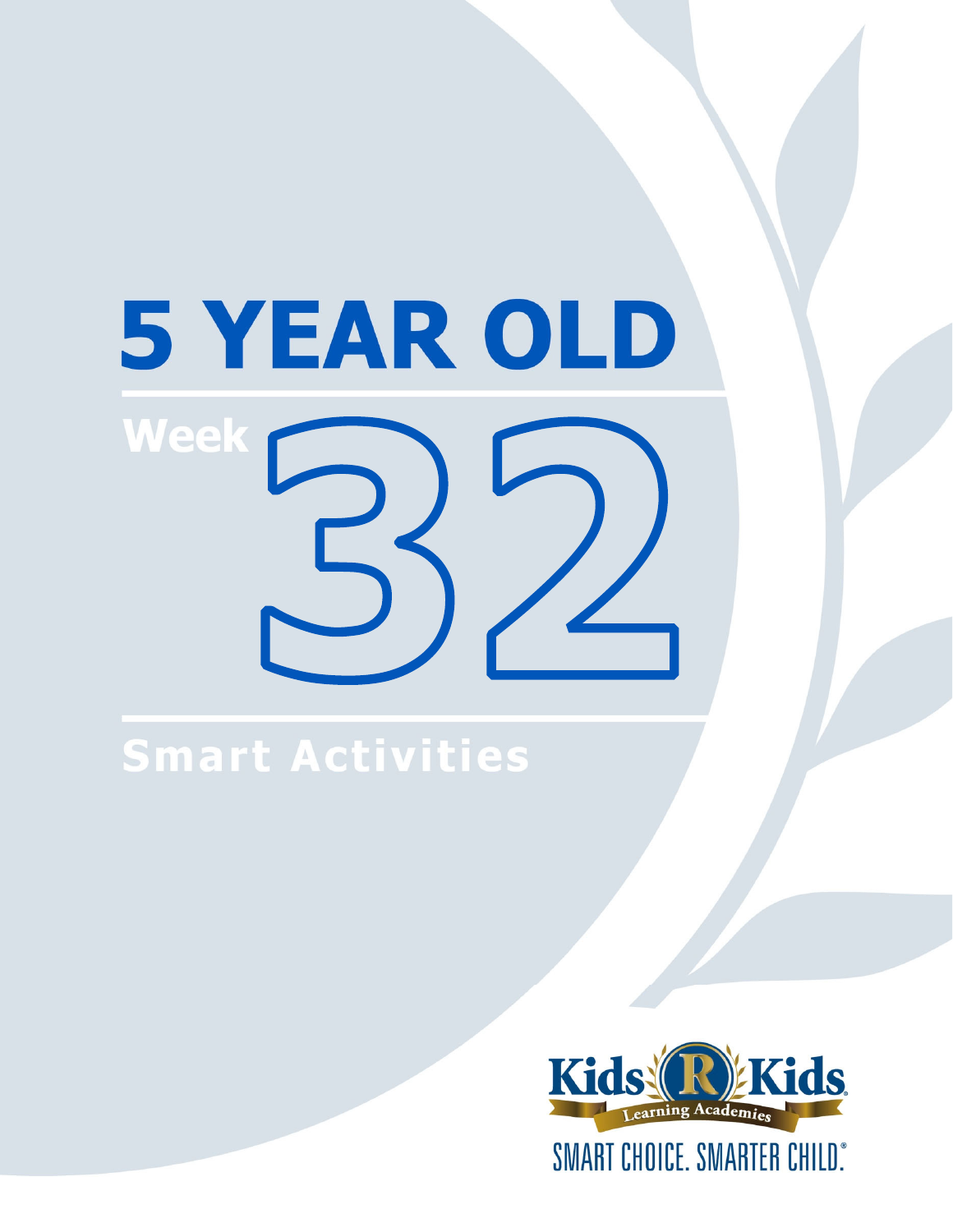# Day 1 | Week 32

### **Manners with Cookie Monster**

**Materials:** internet access, website: https://youtu.be/BjWd2-Y5stY **Preparation:** Preview video.

#### **Instructions:**

- 1. Say, "We are going to watch a video about manners."
- 2. Ask questions about the video, ex: "What was Cookie Monster worried about?" "What are some good manners you have at the table?"



# **Writing the Letter Tt**

**Materials:** pencil, T is For Truck template **Preparation:** Print template. Gather materials. **Instructions:** 

- 1. Say, "We are going to write the letter Tt."
- 2. Model the formation of how to write letter Tt.
- 3. Encourage your child to write upper and lowercase Tt.
- 4. Praise for effort.



## **Manners at the Table**

### **by Carrie Finn**

**Materials:** internet access, website:

**https://youtu.be/tD9UjEyyPjs<br><b>Preparation:** Preview video.<br>**Instructions:**<br>1 Faisy this wonderful stary shout tabl **Preparation:** Preview video. **Instructions:** 

- 1. Enjoy this wonderful story about table manners.
- 2. Ask questions about the video, ex: "What do we use to wipe our mouths?" "Do we take small or big bites when eating our food?"



# **Yoga with a Story**

**Materials:** workout mat, internet access, website:

#### https://youtu.be/40SZl84Lr7A

**Preparation:** Preview video. Find or create an open area.

#### **Instructions:**

- 1. Say, "We are going to do yoga exercises with a story!"
- 2. Follow instructions carefully while listening to the story.
- 3. Enjoy getting fit with a story!





**Smart Activities**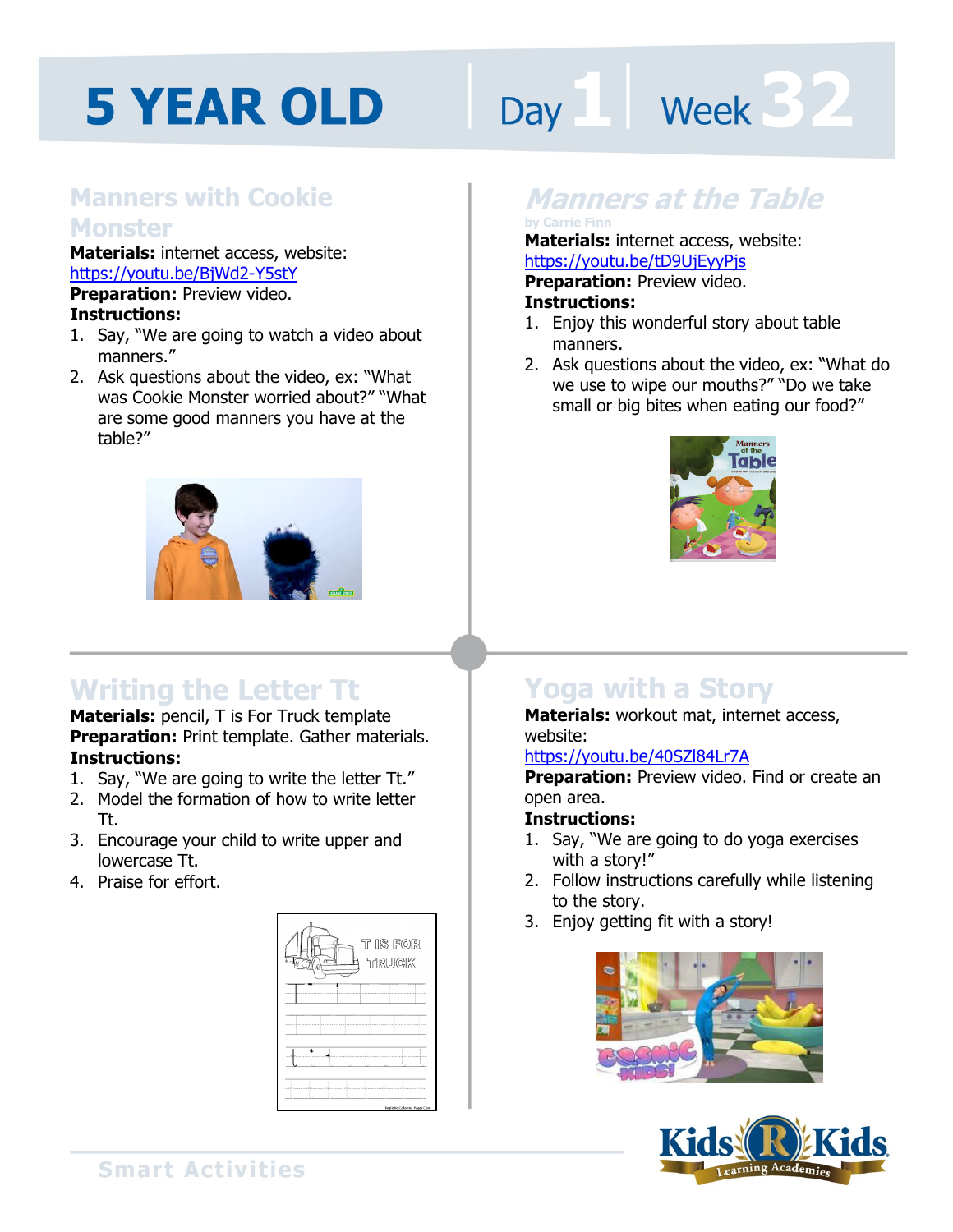# Day 2 **Week 32**

## **Table Manners (Part I)**

**Materials:** internet access, website: https://youtu.be/mgZeziVUsZ0

**Preparation: Preview video. Instructions:** 

- 1. Say, "We are going to watch a video about proper table manners."
- 2. Ask questions about the video, ex: "What do we not pick at the table? Why?" "Why do we take small bites of food when eating?"



# **Writing the Letter Tt**

**Materials:** pencil, Tt Match template **Preparation:** Print template. Gather materials. **Instructions:** 

- 1. Say, "We are going to match the picture with the word."
- 2. Encourage your child to sound out each word. Assist if necessary.
- 3. Encourage him/her to draw a line from the picture to the correct word.
- 4. Praise for effort.



### **Manners are not for Monkeys (Part I)**

#### **by Heather Tekavec (Part I)**

Materials: internet access, website:<br>https://youtu.be/zjpEUQGOUk4<br>**Preparation:** Preview video. https://youtu.be/zjpEUQGOUk4

**Preparation:** Preview video.

#### **Instructions:**

- 1. Enjoy this wonderful story about monkeys with good manners.
- 2. Ask questions about the video, ex: "Why was the mother monkey upset?" "Did the little monkeys like to screech? Why?"



### **Turkey Pumpkin Workout (Part I)**

**Materials:** workout mat, internet access, website:

#### https://youtu.be/\_bZGO8JIaas

**Preparation:** Preview video. Find or create an open area.

- 1. Say, "We are going to do a workout to the letters in turkey and pumpkin!"
- 2. Follow instructions carefully.
- 3. Enjoy getting fit for the holidays!



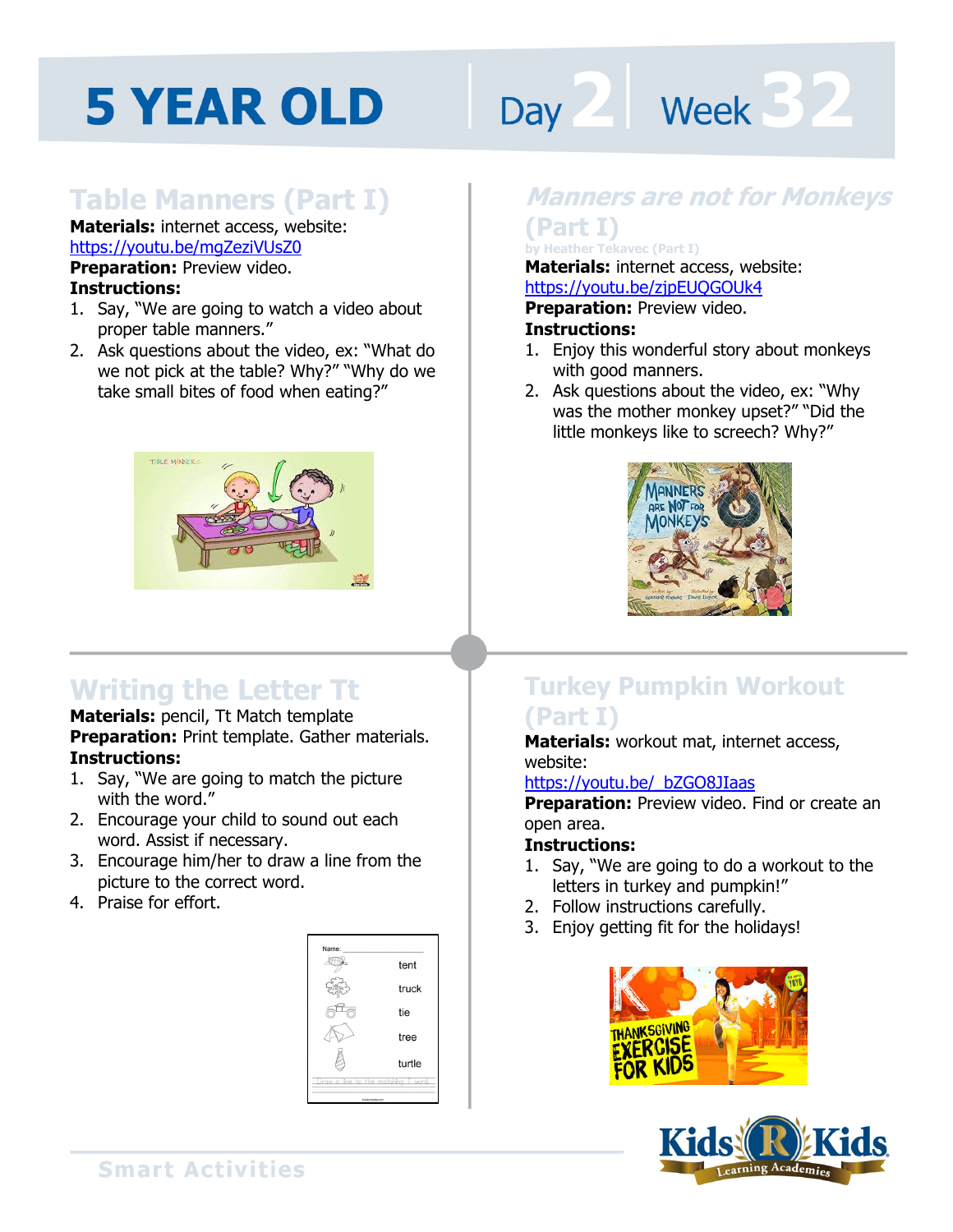# **Day 3** Week 32

### **Table Manners (Part II)**

#### **Materials:** internet access, website: https://youtu.be/mgZeziVUsZ0

**Preparation:** Preview video. **Instructions:** 

- 1. Say, "We are going to watch a video about proper table manners."
- 2. Ask questions about the video, ex: "How should we sit at the table?" "Where do you place the napkin before you eat?"



# **Counting Apples**

**Materials:** pencil, Apple Addition worksheet **Preparation:** Print template. Gather materials. **Instructions:** 

- 1. Say, "We are going to add apples."
- 2. Remind your child that when we add, we get more.
- 3. Read the number sentence. Ex: Say, "Two plus one equals." Touch numbers while reading.
- 4. Encourage your child to read the number sentence, add objects, and write the correct answer for each problem.
- 5. Praise for effort.



### **Manners are not for Monkeys (Part II)**

Materials: internet access, website:<br>https://youtu.be/zjpEUQGOUk4<br>**Preparation:** Preview video. **by Heather Tekavec** 

https://youtu.be/zjpEUQGOUk4

**Preparation:** Preview video.

#### **Instructions:**

- 1. Enjoy this wonderful story about monkeys with good manners.
- 2. Ask questions about the video, ex: "What did the monkeys learn from watching the children?" "Why was the mother monkey's ear hurting?"



# **HIIT Workout**

**Materials:** workout mat, internet access, website:

#### https://youtu.be/fomkRYcl\_mo

**Preparation:** Preview video. Find or create an open area.

- 1. Say, "We are going to do an interval training workout!"
- 2. Follow instructions carefully.
- 3. Enhance activity by joining your child!



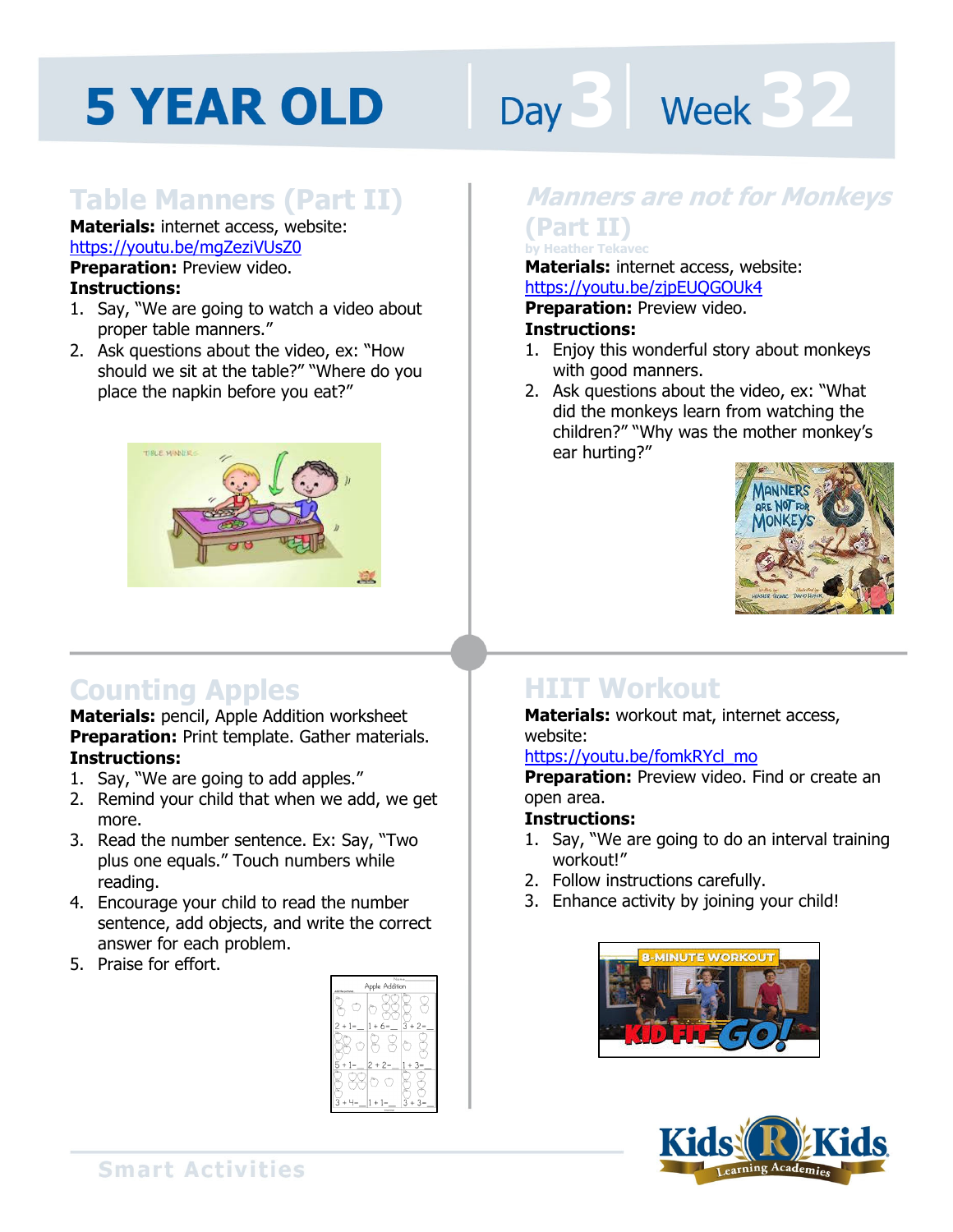# Day **4 Week 32**

### **Signing Polite Words (Part I)**

**Materials:** internet access, website: https://youtu.be/o1WJnbJDTS0

**Preparation:** Preview video. **Instructions:** 

- 1. Say, "We are going to watch a video about proper manners."
- 2. Ask questions about the video, ex: "Why did Peter think Ms. Harris was grumpy?"
- 3. Encourage your child to practice signing polite words from the video.



# **Sorting Objects**

**Materials:** glue stick, scissors (child), Letter Sort worksheet **Preparation:** Print template. Gather materials. **Instructions:** 

- 1. Say, "We are going match the objects with the letter it begins with."
- 2. Ask your child to say the name of each object and what letter it begins with.
- 3. Encourage your child to cut out each picture and paste it under the correct letter.
- 4. Praise for effort.



### **The Berenstain Bears Forget Their Manners (Part I)**

**by Stan and Jan Berenstain** 

Materials: internet access, website:<br>https://youtu.be/pXz5meA2Ers<br>**Preparation:** Preview video. https://youtu.be/pXz5meA2Ers

**Preparation:** Preview video.

#### **Instructions:**

- 1. Enjoy this wonderful story about a family forgetting how to use their manners.
- 2. Ask questions about the video, ex: "At the beginning what did mama bear try to do to correct their manners?" "What were some bad manners that needed correction?"



### **Turkey Pumpkin Workout (Part II)**

**Materials:** workout mat, internet access, website:

#### https://youtu.be/\_bZGO8JIaas

**Preparation:** Preview video. Find or create an open area.

- 1. Encourage your child to join you.
- 2. Follow instructions carefully.
- 3. Enhance activity by joining your child!



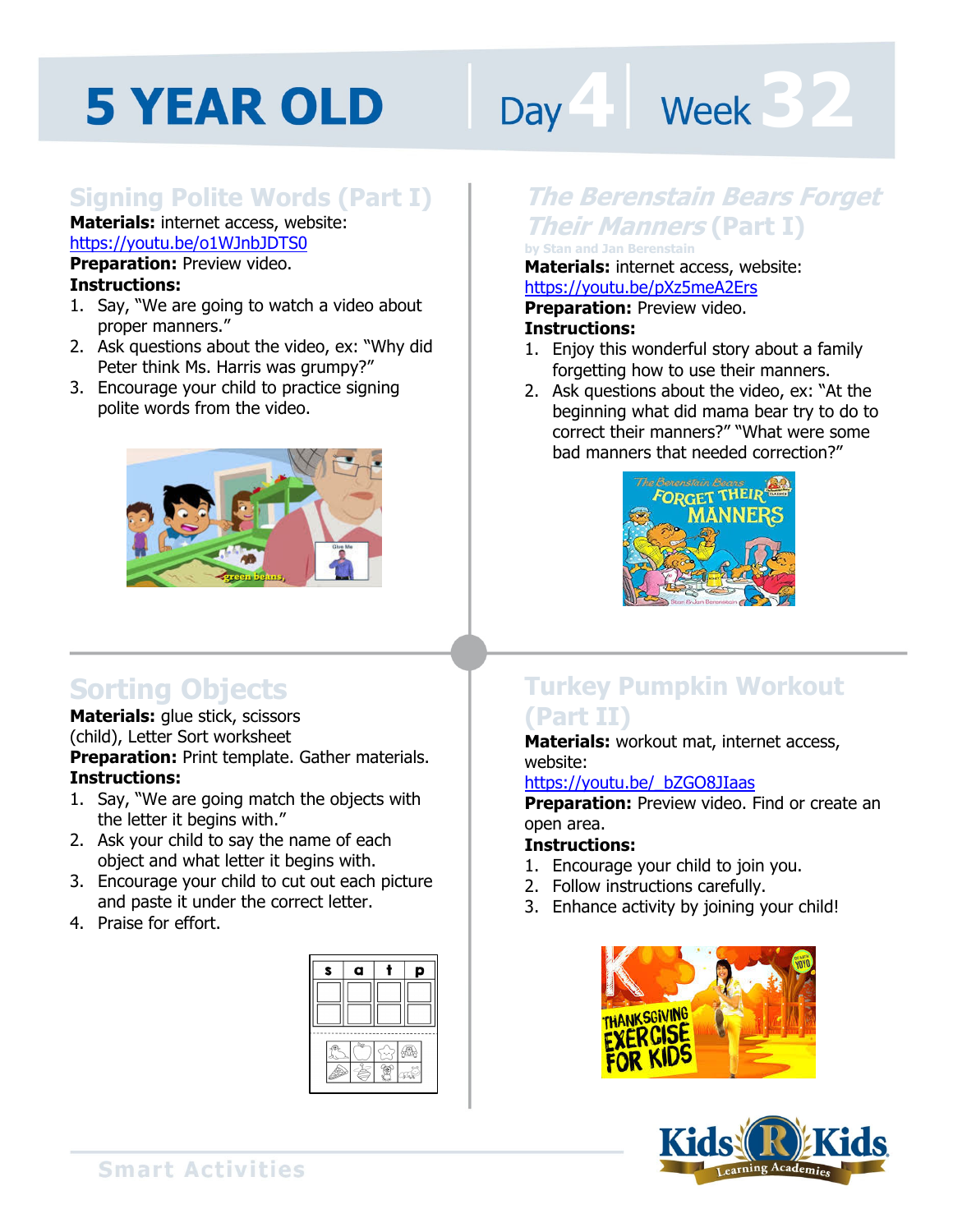# Day 5 **Week 32**

### **Signing Polite Words (Part II)**

**Materials:** internet access, website: https://youtu.be/o1WJnbJDTS0 **Preparation:** Preview video. **Instructions:** 

- 1. Ask questions about the video, ex: "How did Peter ask for lunch?" "Why was Chris treated differently by Mrs. Harris?" "How do you ask for something that need?"
- 2. Encourage your child to practice signing polite words from the video.



### **Politeness Plan**

**Materials:** construction paper, marker, pencil **Preparation:** Gather materials. **Instructions:** 

- 1. Say, "We are going to discuss proper manners and create a politeness plan!"
- 2. Discuss manners that you and your child would like to improve and create a plan.
- 3. After creating your plan, put into action. See if everyone improves in using their manners.
- 4. Praise for effort.



### **The Berenstain Bears Forget their Manners (Part II)**

#### **by Stan and Jan Berenstain**

Materials: internet access, website:<br>https://youtu.be/pXz5meA2Ers<br>**Preparation:** Preview video. https://youtu.be/pXz5meA2Ers

**Preparation:** Preview video.

#### **Instructions:**

- 1. Continue to enjoy this wonderful story about a family forgetting how to use their manners.
- 2. Ask questions about the video, ex: "What was the consequence for name calling?"



# **HIIT Workout (Part II)**

**Materials:** workout mat, internet access, website:

#### https://youtu.be/fomkRYcl\_mo

**Preparation:** Preview video. Find or create an open area.

- 1. Encourage your child to join you.
- 2. Follow instructions carefully.
- 3. Enhance activity by joining your child!



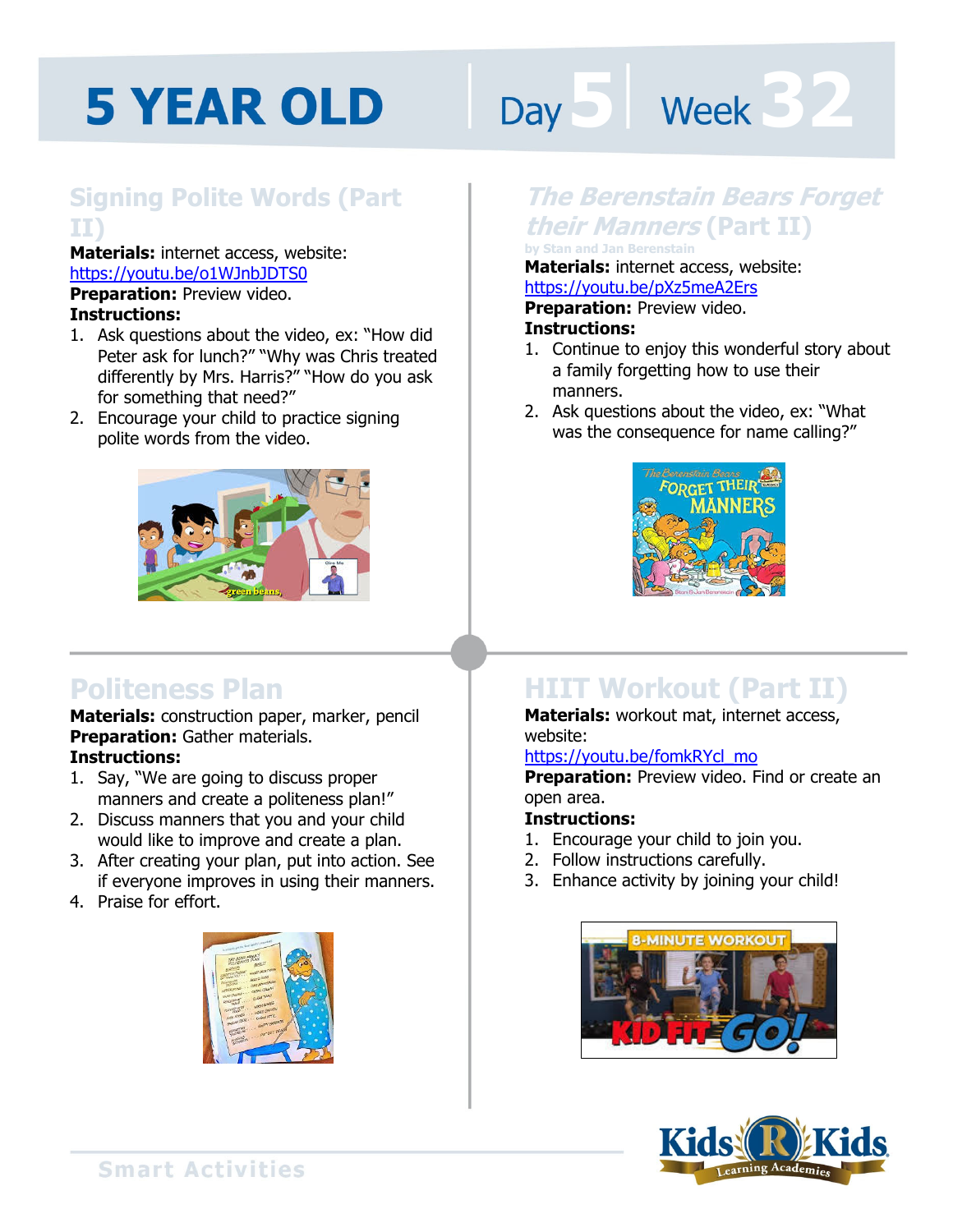#### **T** is for Truck Template



Realistic Coloring Pages.Com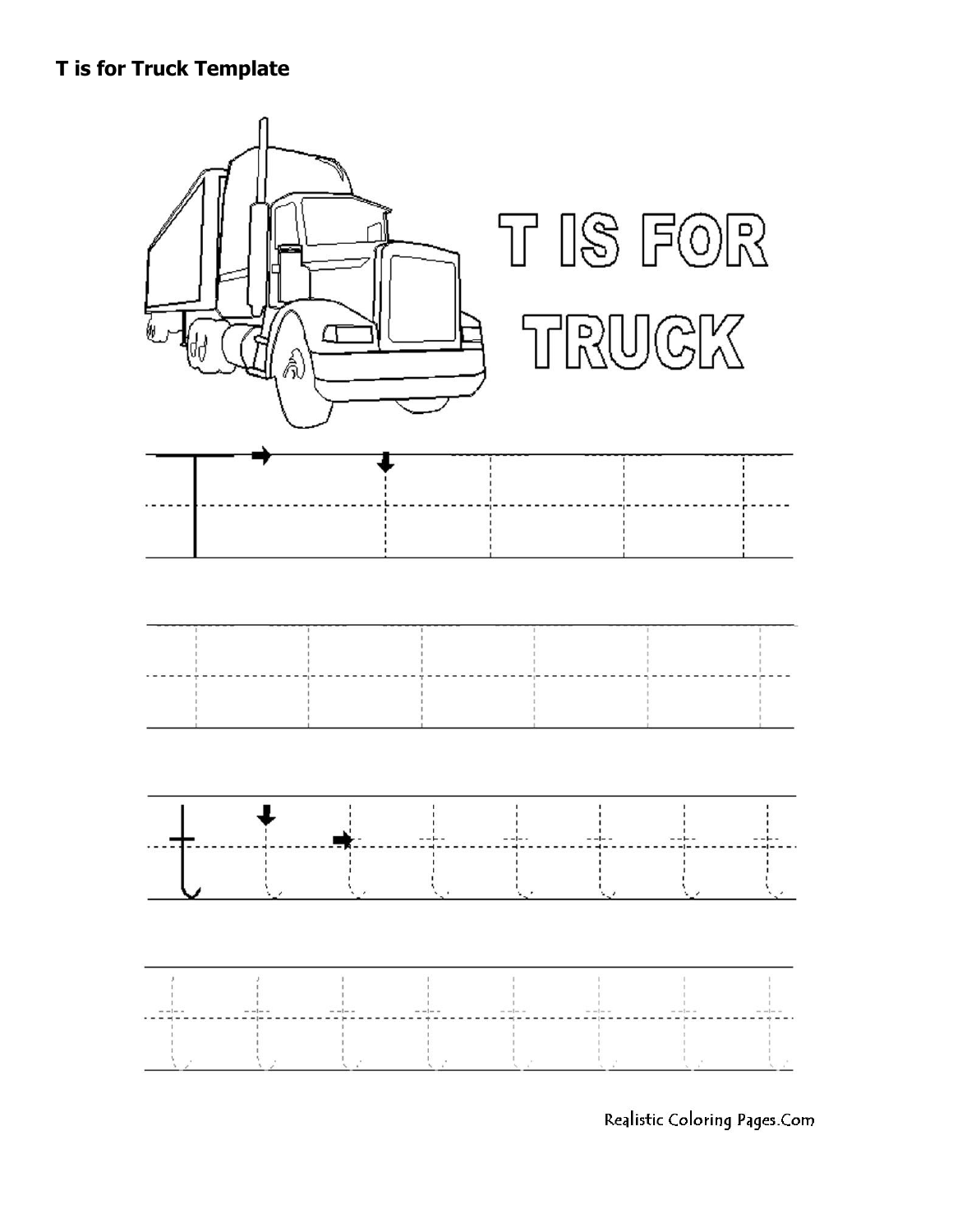Name:











tent

# truck

tie

tree

# turtle

#### line to the matching word. biraw a l

twistynoodle.com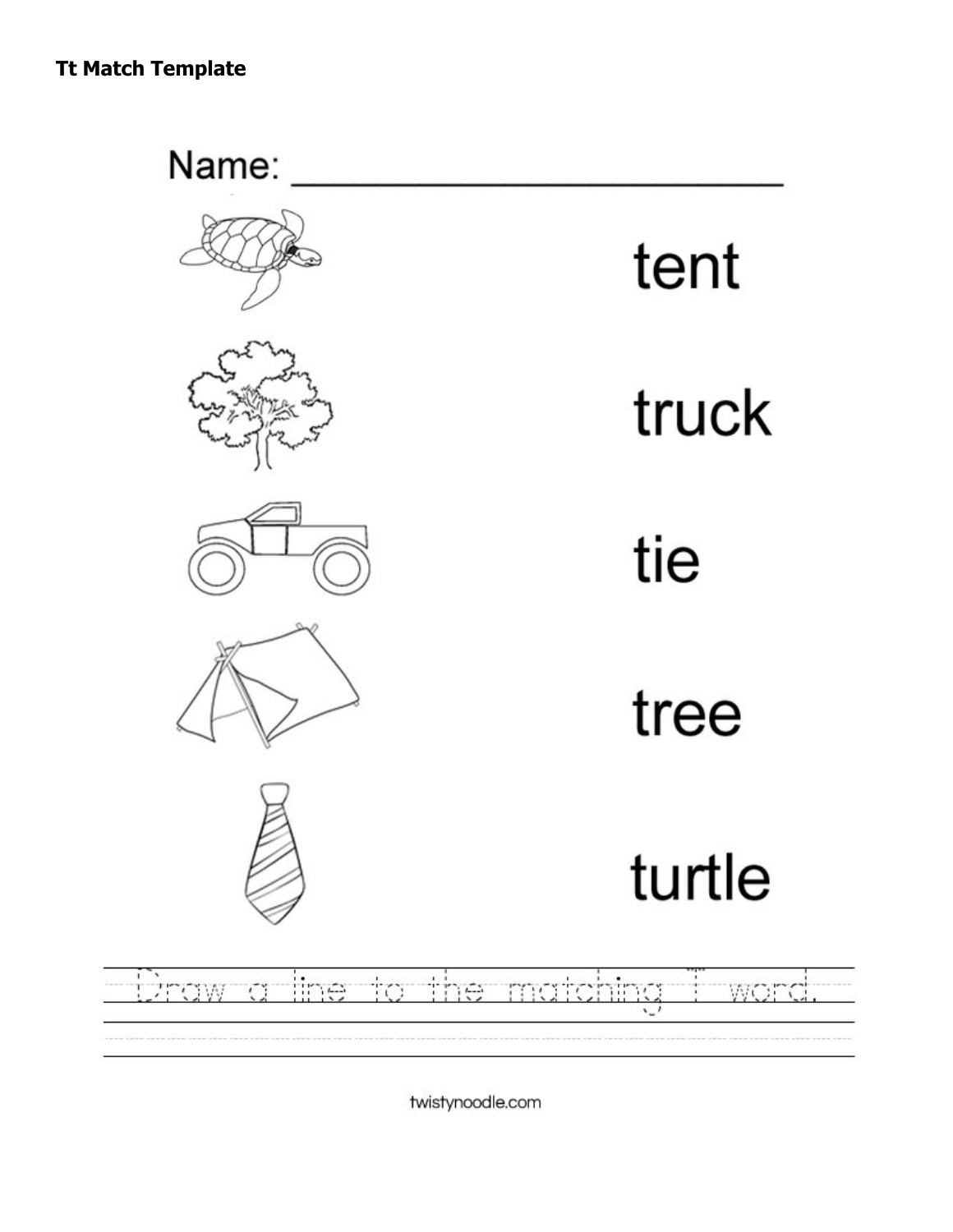